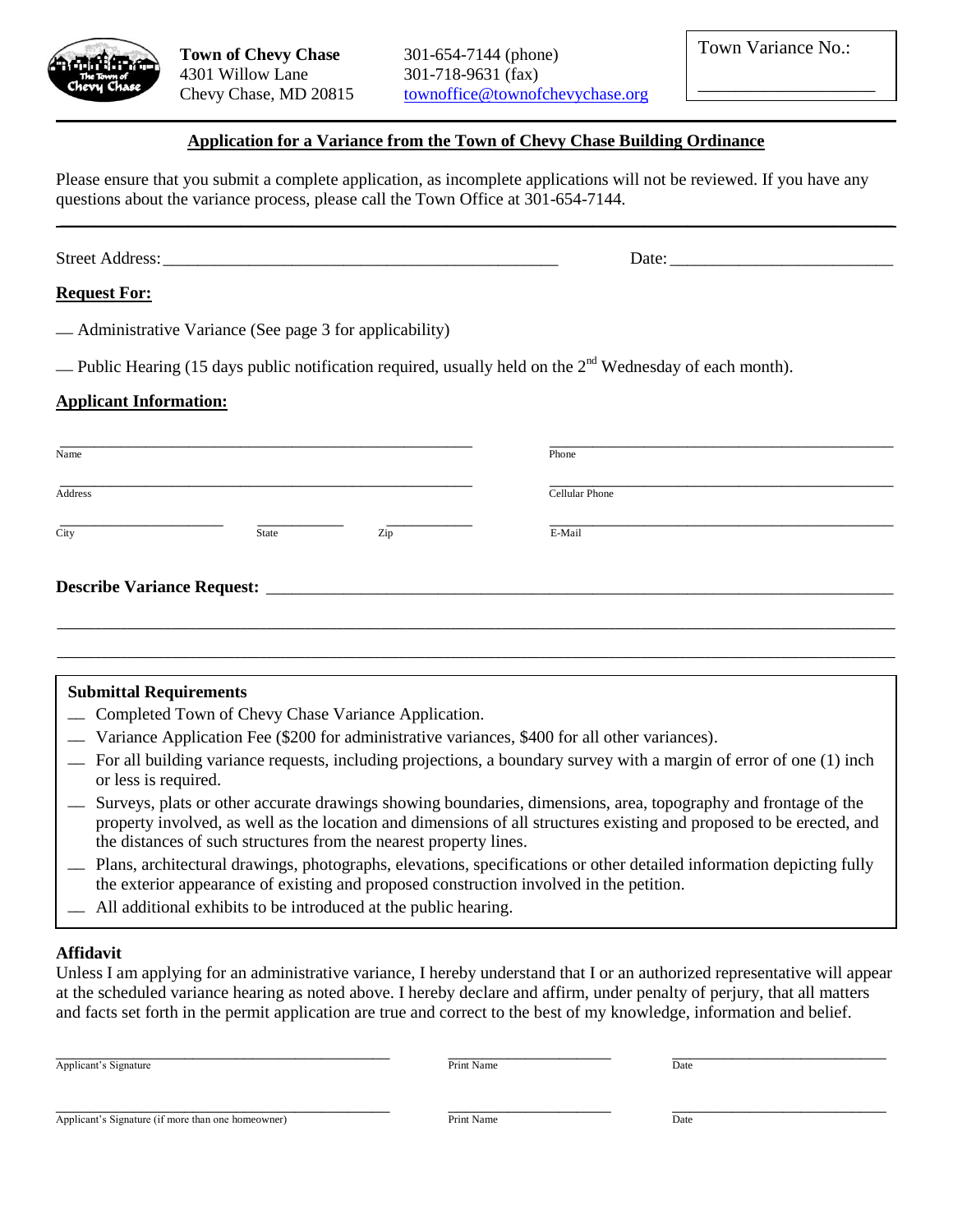**This variance is requested because the property (please check all that apply):** \_\_ is exceptionally narrow. \_\_ is exceptionally shallow. \_\_ is unusually shaped. \_\_ has unusual topographical features. \_\_ has other extraordinary situations or conditions. **Please describe the condition(s) checked above: \_\_\_\_\_\_\_\_\_\_\_\_\_\_\_\_\_\_\_\_\_\_\_\_\_\_\_\_\_\_\_\_\_\_\_\_\_\_\_\_\_\_ \_\_\_\_\_\_\_\_\_\_\_\_\_\_\_\_\_\_\_\_\_\_\_\_\_\_\_\_\_\_\_\_\_\_\_\_\_\_\_\_\_\_ \_\_\_\_\_\_\_\_\_\_\_\_\_\_\_\_\_\_\_\_\_\_\_\_\_\_\_\_\_\_\_\_\_\_\_\_\_\_\_\_\_\_ \_\_\_\_\_\_\_\_\_\_\_\_\_\_\_\_\_\_\_\_\_\_\_\_\_\_\_\_\_\_\_\_\_\_\_\_\_\_\_\_\_\_ \_\_\_\_\_\_\_\_\_\_\_\_\_\_\_\_\_\_\_\_\_\_\_\_\_\_\_\_\_\_\_\_\_\_\_\_\_\_\_\_\_\_ \_\_\_\_\_\_\_\_\_\_\_\_\_\_\_\_\_\_\_\_\_\_\_\_\_\_\_\_\_\_\_\_\_\_\_\_\_\_\_\_\_\_ This variance is requested because conforming to the Town's Building Ordinance would (please check all that apply):** \_\_ be impossible. \_\_ be impractical. \_\_ cause peculiar or unusual practical difficulties. \_\_ cause undue hardship. **Please describe the condition(s) checked above: \_\_\_\_\_\_\_\_\_\_\_\_\_\_\_\_\_\_\_\_\_\_\_\_\_\_\_\_\_\_\_\_\_\_\_\_\_\_\_\_\_ \_\_\_\_\_\_\_\_\_\_\_\_\_\_\_\_\_\_\_\_\_\_\_\_\_\_\_\_\_\_\_\_\_\_\_\_\_\_\_\_\_ \_\_\_\_\_\_\_\_\_\_\_\_\_\_\_\_\_\_\_\_\_\_\_\_\_\_\_\_\_\_\_\_\_\_\_\_\_\_\_\_\_ \_\_\_\_\_\_\_\_\_\_\_\_\_\_\_\_\_\_\_\_\_\_\_\_\_\_\_\_\_\_\_\_\_\_\_\_\_\_\_\_\_ \_\_\_\_\_\_\_\_\_\_\_\_\_\_\_\_\_\_\_\_\_\_\_\_\_\_\_\_\_\_\_\_\_\_\_\_\_\_\_\_\_ \_\_\_\_\_\_\_\_\_\_\_\_\_\_\_\_\_\_\_\_\_\_\_\_\_\_\_\_\_\_\_\_\_\_\_\_\_\_\_\_\_**

## **(You may attach additional pages as needed)**

\_\_\_\_\_\_\_\_\_\_\_\_\_\_\_\_\_\_\_\_\_\_\_\_\_\_\_\_\_\_\_\_\_\_\_\_\_\_\_\_\_\_\_\_\_\_\_\_\_\_\_\_\_\_\_\_\_\_\_\_\_\_\_\_\_\_\_\_\_\_\_\_\_\_\_\_\_\_\_\_\_\_\_\_\_\_\_\_\_\_\_\_\_\_\_\_\_

\_\_\_\_\_\_\_\_\_\_\_\_\_\_\_\_\_\_\_\_\_\_\_\_\_\_\_\_\_\_\_\_\_\_\_\_\_\_\_\_\_\_\_\_\_\_\_\_\_\_\_\_\_\_\_\_\_\_\_\_\_\_\_\_\_\_\_\_\_\_\_\_\_\_\_\_\_\_\_\_\_\_\_\_\_\_\_\_\_\_\_\_\_\_\_\_\_

\_\_\_\_\_\_\_\_\_\_\_\_\_\_\_\_\_\_\_\_\_\_\_\_\_\_\_\_\_\_\_\_\_\_\_\_\_\_\_\_\_\_\_\_\_\_\_\_\_\_\_\_\_\_\_\_\_\_\_\_\_\_\_\_\_\_\_\_\_\_\_\_\_\_\_\_\_\_\_\_\_\_\_\_\_\_\_\_\_\_\_\_\_\_\_\_\_

\_\_\_\_\_\_\_\_\_\_\_\_\_\_\_\_\_\_\_\_\_\_\_\_\_\_\_\_\_\_\_\_\_\_\_\_\_\_\_\_\_\_\_\_\_\_\_\_\_\_\_\_\_\_\_\_\_\_\_\_\_\_\_\_\_\_\_\_\_\_\_\_\_\_\_\_\_\_\_\_\_\_\_\_\_\_\_\_\_\_\_\_\_\_\_\_\_

\_\_\_\_\_\_\_\_\_\_\_\_\_\_\_\_\_\_\_\_\_\_\_\_\_\_\_\_\_\_\_\_\_\_\_\_\_\_\_\_\_\_\_\_\_\_\_\_\_\_\_\_\_\_\_\_\_\_\_\_\_\_\_\_\_\_\_\_\_\_\_\_\_\_\_\_\_\_\_\_\_\_\_\_\_\_\_\_\_\_\_\_\_\_\_\_\_

\_\_\_\_\_\_\_\_\_\_\_\_\_\_\_\_\_\_\_\_\_\_\_\_\_\_\_\_\_\_\_\_\_\_\_\_\_\_\_\_\_\_\_\_\_\_\_\_\_\_\_\_\_\_\_\_\_\_\_\_\_\_\_\_\_\_\_\_\_\_\_\_\_\_\_\_\_\_\_\_\_\_\_\_\_\_\_\_\_\_\_\_\_\_\_\_\_

\_\_\_\_\_\_\_\_\_\_\_\_\_\_\_\_\_\_\_\_\_\_\_\_\_\_\_\_\_\_\_\_\_\_\_\_\_\_\_\_\_\_\_\_\_\_\_\_\_\_\_\_\_\_\_\_\_\_\_\_\_\_\_\_\_\_\_\_\_\_\_\_\_\_\_\_\_\_\_\_\_\_\_\_\_\_\_\_\_\_\_\_\_\_\_\_\_

Please explain how the approval of this variance will not be detrimental to the use and enjoyment of neighboring properties:

Please explain how the request is the minimum reasonably necessary to overcome the exceptional condition that is causing the hardship claimed:

Please explain the reasons why the request does not cause substantial impairment to the intent, purpose and integrity of the general plan of the Town: \_\_\_\_\_\_\_\_\_\_\_\_\_\_\_\_\_\_\_\_\_\_\_\_\_\_\_\_\_\_\_\_\_\_\_\_\_\_\_\_\_\_\_\_\_\_\_\_\_\_\_\_\_\_\_\_\_\_\_\_\_\_\_\_\_\_\_\_\_\_\_\_\_

**In granting a variance, the Town Council may require such conditions, in lieu of full compliance, as will, in its judgment, secure substantially the objectives of the requirements so modified and protect the public interest. Any party aggrieved by the decision of the Town Council may appeal within thirty (30) days to the Circuit Court for Montgomery County and thereafter to the appellate courts of this state within the time and manner prescribed within the Maryland Rules of Procedure relating to administrative appeals.**